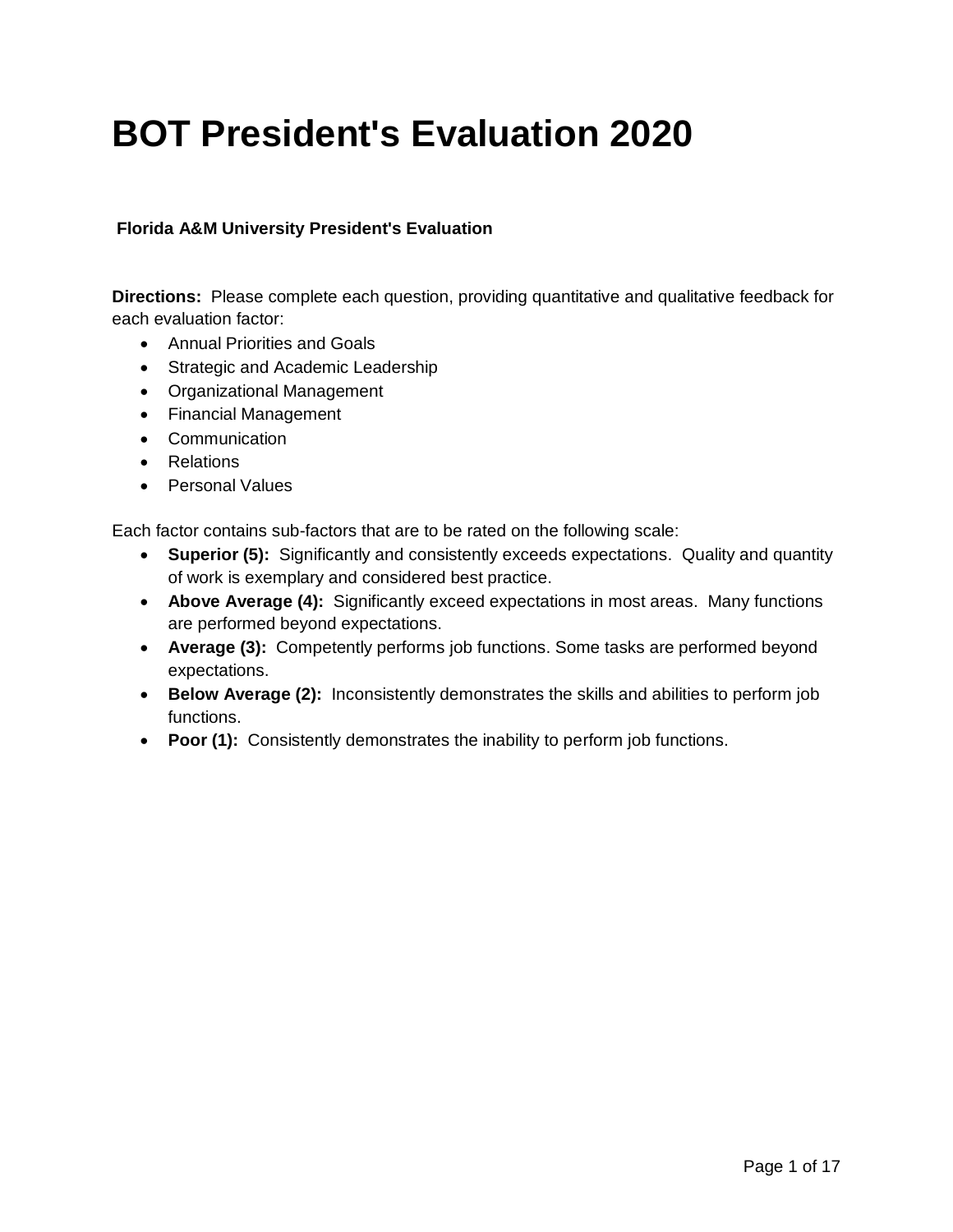### **Annual Priorities and Goals (Goals 1-4)**

|                                                                                                                                                                                     | Superior | Above<br>Average | Average | <b>Below</b><br>Average | Poor |
|-------------------------------------------------------------------------------------------------------------------------------------------------------------------------------------|----------|------------------|---------|-------------------------|------|
| Goal 1:<br>Achieve an<br>overall score<br>on the<br>metrics<br>evaluated<br>under the<br>Performance<br><b>Based</b><br>Funding<br>Model of at<br>least 71<br>points for<br>2019-20 |          |                  |         |                         |      |

Please rate how effective the President was in attaining annual goals (Goal 1):

Please provide feedback on Goal 1:

Please rate how effective the President was in attaining annual goals (Goal 2):

\_\_\_\_\_\_\_\_\_\_\_\_\_\_\_\_\_\_\_\_\_\_\_\_\_\_\_\_\_\_\_\_\_\_\_\_\_\_\_\_\_\_\_\_\_\_\_\_\_\_\_\_\_\_\_\_\_\_\_\_\_\_\_\_

\_\_\_\_\_\_\_\_\_\_\_\_\_\_\_\_\_\_\_\_\_\_\_\_\_\_\_\_\_\_\_\_\_\_\_\_\_\_\_\_\_\_\_\_\_\_\_\_\_\_\_\_\_\_\_\_\_\_\_\_\_\_\_\_

|                                                                                                    | Superior | Above<br>Average | Average | <b>Below</b><br>Average | Poor |
|----------------------------------------------------------------------------------------------------|----------|------------------|---------|-------------------------|------|
| Goal 2:<br>Increase the<br>University's<br>four-year<br>graduation<br>rate from<br>22.5% to<br>30% |          |                  |         |                         |      |

\_\_\_\_\_\_\_\_\_\_\_\_\_\_\_\_\_\_\_\_\_\_\_\_\_\_\_\_\_\_\_\_\_\_\_\_\_\_\_\_\_\_\_\_\_\_\_\_\_\_\_\_\_\_\_\_\_\_\_\_\_\_\_\_

\_\_\_\_\_\_\_\_\_\_\_\_\_\_\_\_\_\_\_\_\_\_\_\_\_\_\_\_\_\_\_\_\_\_\_\_\_\_\_\_\_\_\_\_\_\_\_\_\_\_\_\_\_\_\_\_\_\_\_\_\_\_\_\_

Please provide feedback on Goal 2: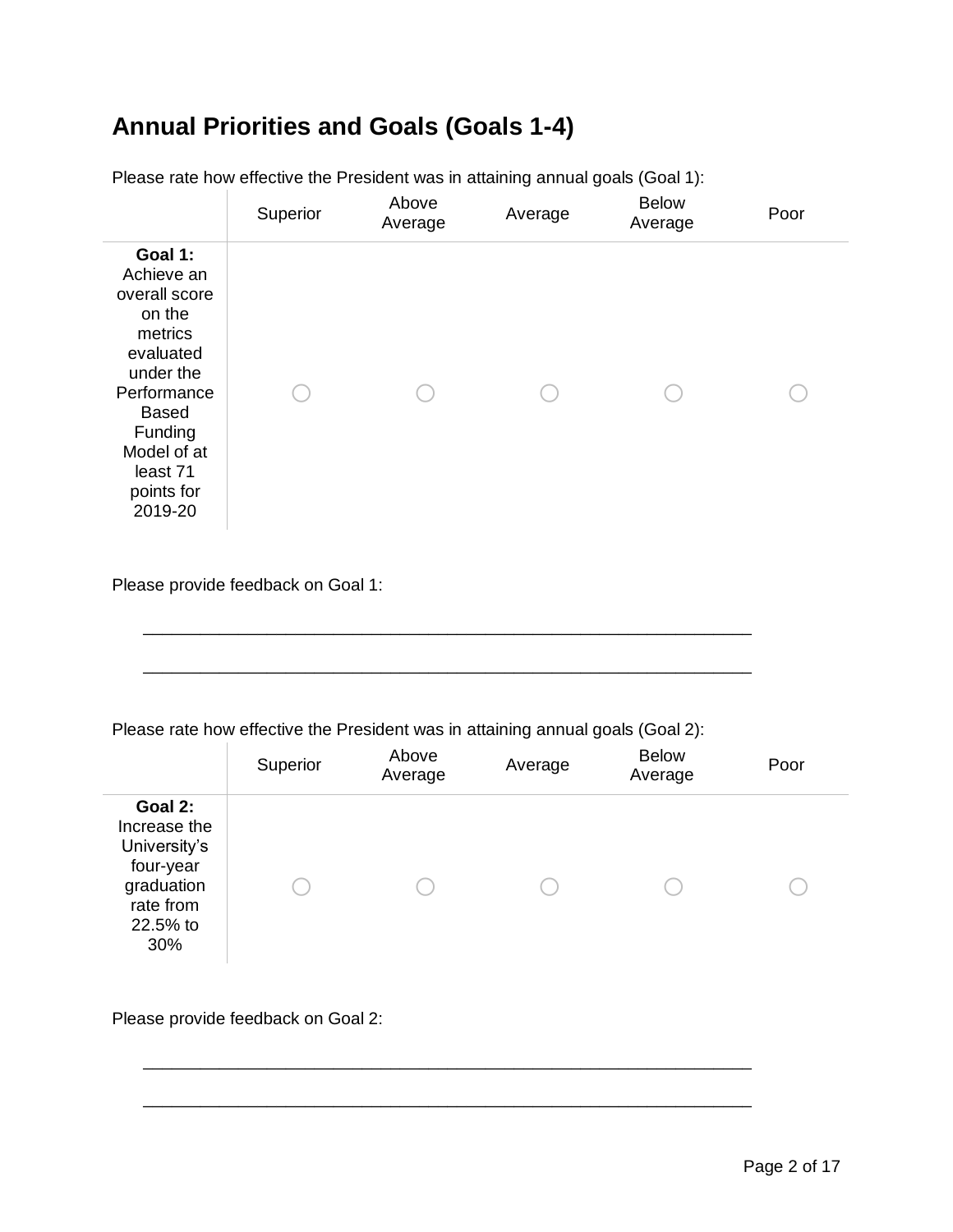Please rate how effective the President was in attaining annual goals (Goal 3):

|                                                                                                                        | Superior | Above<br>Average | Average | <b>Below</b><br>Average | Poor |
|------------------------------------------------------------------------------------------------------------------------|----------|------------------|---------|-------------------------|------|
| Goal 3:<br>Achieve first-<br>time licensure<br>pass rates<br>that meet or<br>exceed state<br>or national<br>benchmarks |          |                  |         |                         |      |

Please provide feedback on Goal 3:

Please rate how effective the President was in attaining annual goals (Goal 4):

\_\_\_\_\_\_\_\_\_\_\_\_\_\_\_\_\_\_\_\_\_\_\_\_\_\_\_\_\_\_\_\_\_\_\_\_\_\_\_\_\_\_\_\_\_\_\_\_\_\_\_\_\_\_\_\_\_\_\_\_\_\_\_\_

|                                                                                                              | Superior | Above<br>Average | Average | <b>Below</b><br>Average | Poor |
|--------------------------------------------------------------------------------------------------------------|----------|------------------|---------|-------------------------|------|
| Goal 4:<br>Increase<br>annual giving<br>by 5% and<br>continue<br>plans to<br>launch a<br>capital<br>campaign |          |                  |         |                         |      |

\_\_\_\_\_\_\_\_\_\_\_\_\_\_\_\_\_\_\_\_\_\_\_\_\_\_\_\_\_\_\_\_\_\_\_\_\_\_\_\_\_\_\_\_\_\_\_\_\_\_\_\_\_\_\_\_\_\_\_\_\_\_\_\_

\_\_\_\_\_\_\_\_\_\_\_\_\_\_\_\_\_\_\_\_\_\_\_\_\_\_\_\_\_\_\_\_\_\_\_\_\_\_\_\_\_\_\_\_\_\_\_\_\_\_\_\_\_\_\_\_\_\_\_\_\_\_\_\_

\_\_\_\_\_\_\_\_\_\_\_\_\_\_\_\_\_\_\_\_\_\_\_\_\_\_\_\_\_\_\_\_\_\_\_\_\_\_\_\_\_\_\_\_\_\_\_\_\_\_\_\_\_\_\_\_\_\_\_\_\_\_\_\_

Please provide feedback on Goal 4: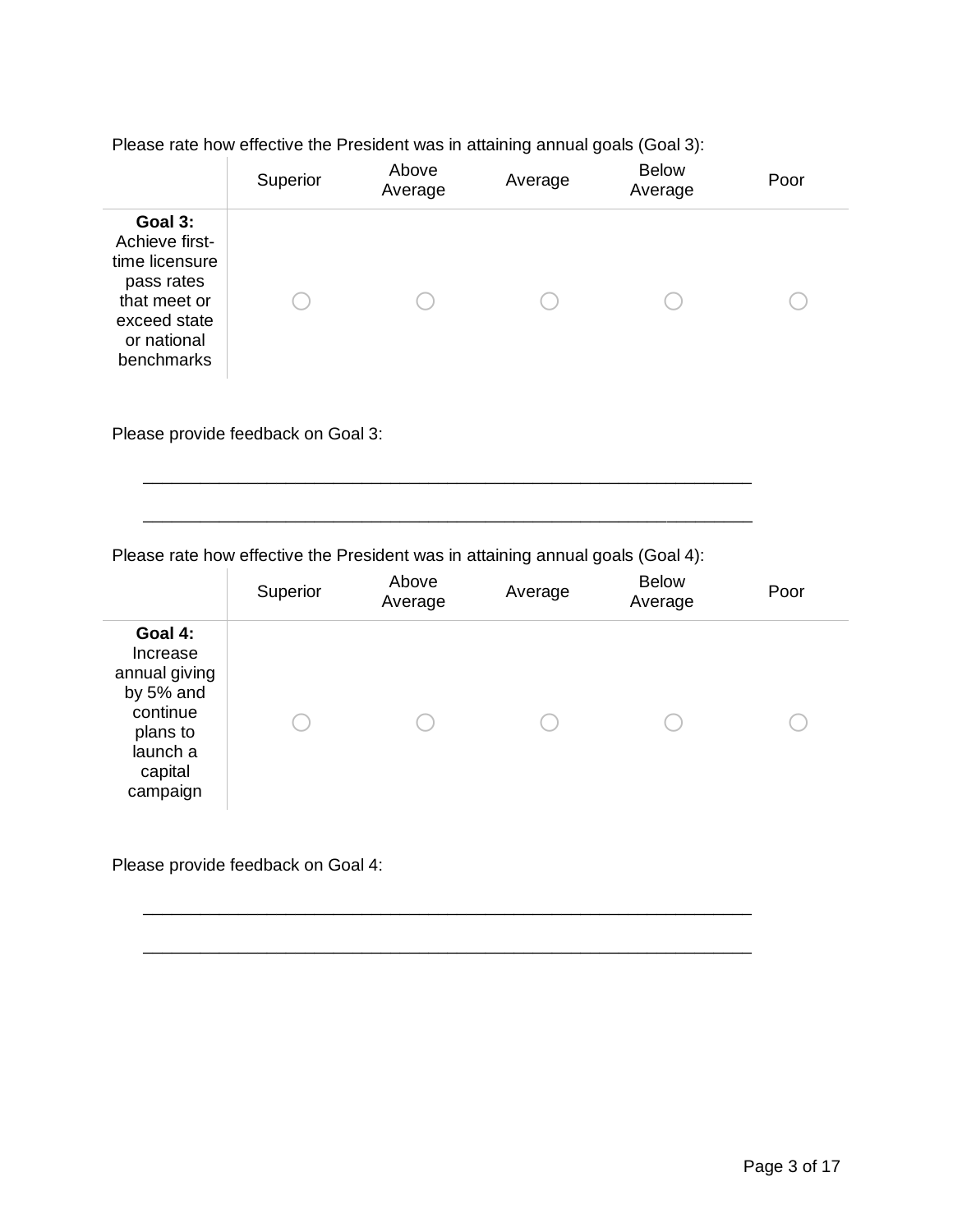# **Annual Priorities and Goal (Goal 5)**

Please rate how effective the President was in attaining annual goals (Goal 5a):

Goal 5a: Implement the University's comprehensive service excellence plan to improve customer service in key administrative units:

|                                                                                                                                                                                                                                                                                                                                                                                                     | Superior | Above<br>Average | Average | <b>Below</b><br>Average | Poor |
|-----------------------------------------------------------------------------------------------------------------------------------------------------------------------------------------------------------------------------------------------------------------------------------------------------------------------------------------------------------------------------------------------------|----------|------------------|---------|-------------------------|------|
| Development<br>and<br>implementation<br>of training and<br>service<br>excellence<br>programs;<br>initiate<br>preliminary<br>benchmarking;<br>and monitor<br>service<br>excellence<br>(President<br>Robinson to<br>provide a self-<br>assessment<br>response that<br>addresses the<br>comprehensive<br>implementation<br>of the<br>customer<br>service<br>strategy across<br>the full<br>enterprise) |          |                  |         |                         |      |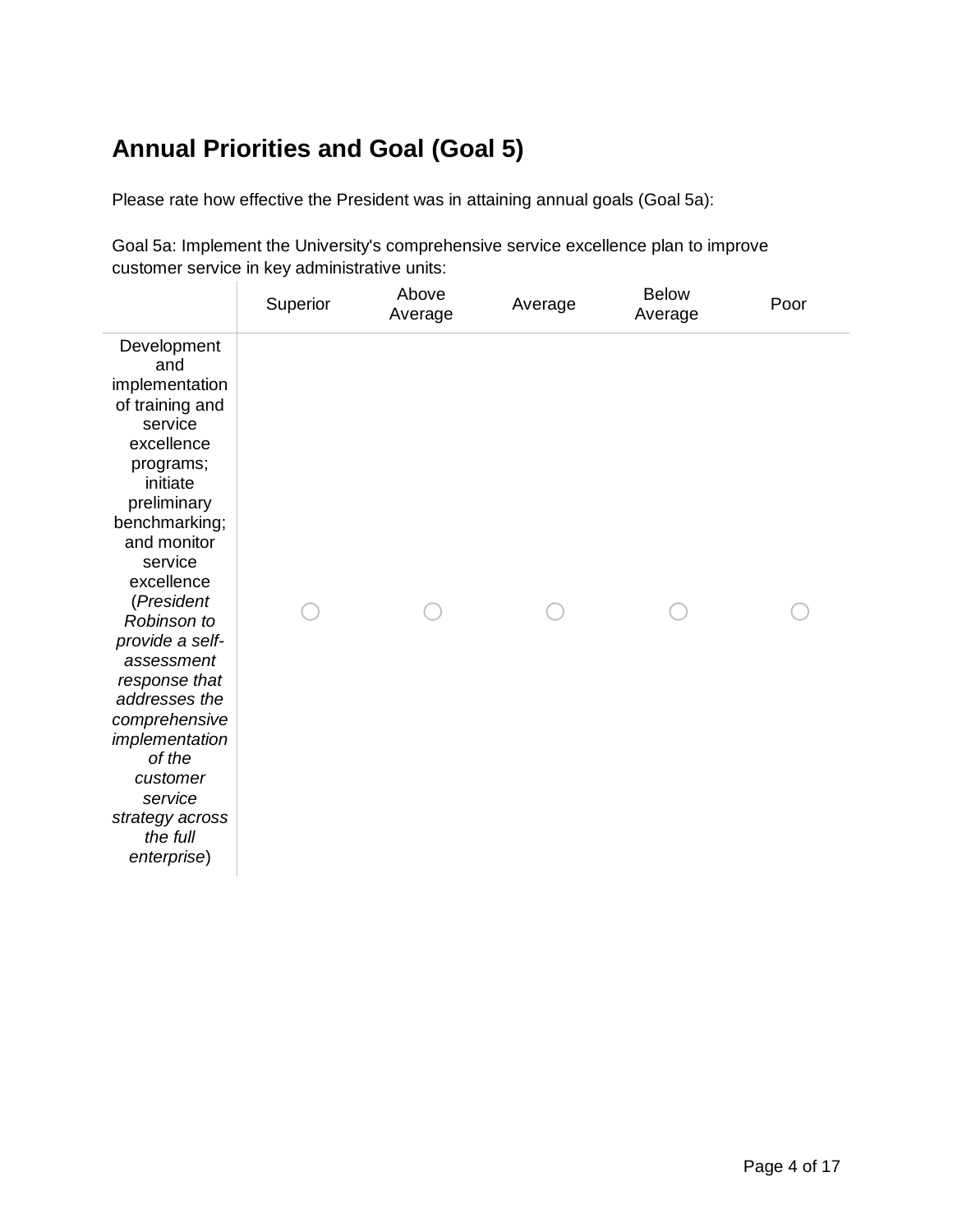Please rate how effective the President was in attaining annual goals (Goal 5b):

|                                                         | Superior | Above<br>Average | Average | <b>Below</b><br>Average | Poor |
|---------------------------------------------------------|----------|------------------|---------|-------------------------|------|
| Advising<br>Process from<br>67% to 70%                  |          |                  |         |                         |      |
| Office of<br>Parking<br>Services from<br>46% to 60%     |          |                  |         |                         |      |
| Office of<br><b>Financial Aid</b><br>from 54% to<br>65% |          |                  |         |                         |      |
| Registrar's<br>Office from<br>79% to 80%                |          |                  |         |                         |      |
| Housing<br>Office from<br>57% to 60%                    |          |                  |         |                         |      |

\_\_\_\_\_\_\_\_\_\_\_\_\_\_\_\_\_\_\_\_\_\_\_\_\_\_\_\_\_\_\_\_\_\_\_\_\_\_\_\_\_\_\_\_\_\_\_\_\_\_\_\_\_\_\_\_\_\_\_\_\_\_\_\_

\_\_\_\_\_\_\_\_\_\_\_\_\_\_\_\_\_\_\_\_\_\_\_\_\_\_\_\_\_\_\_\_\_\_\_\_\_\_\_\_\_\_\_\_\_\_\_\_\_\_\_\_\_\_\_\_\_\_\_\_\_\_\_\_

**Goal 5b:** Increase the percentage of graduates reporting they are Very Satisfied/Somewhat Satisfied with services in key administrative units on the Exit Survey:

Please provide feedback on Goal 5 (5a &5b):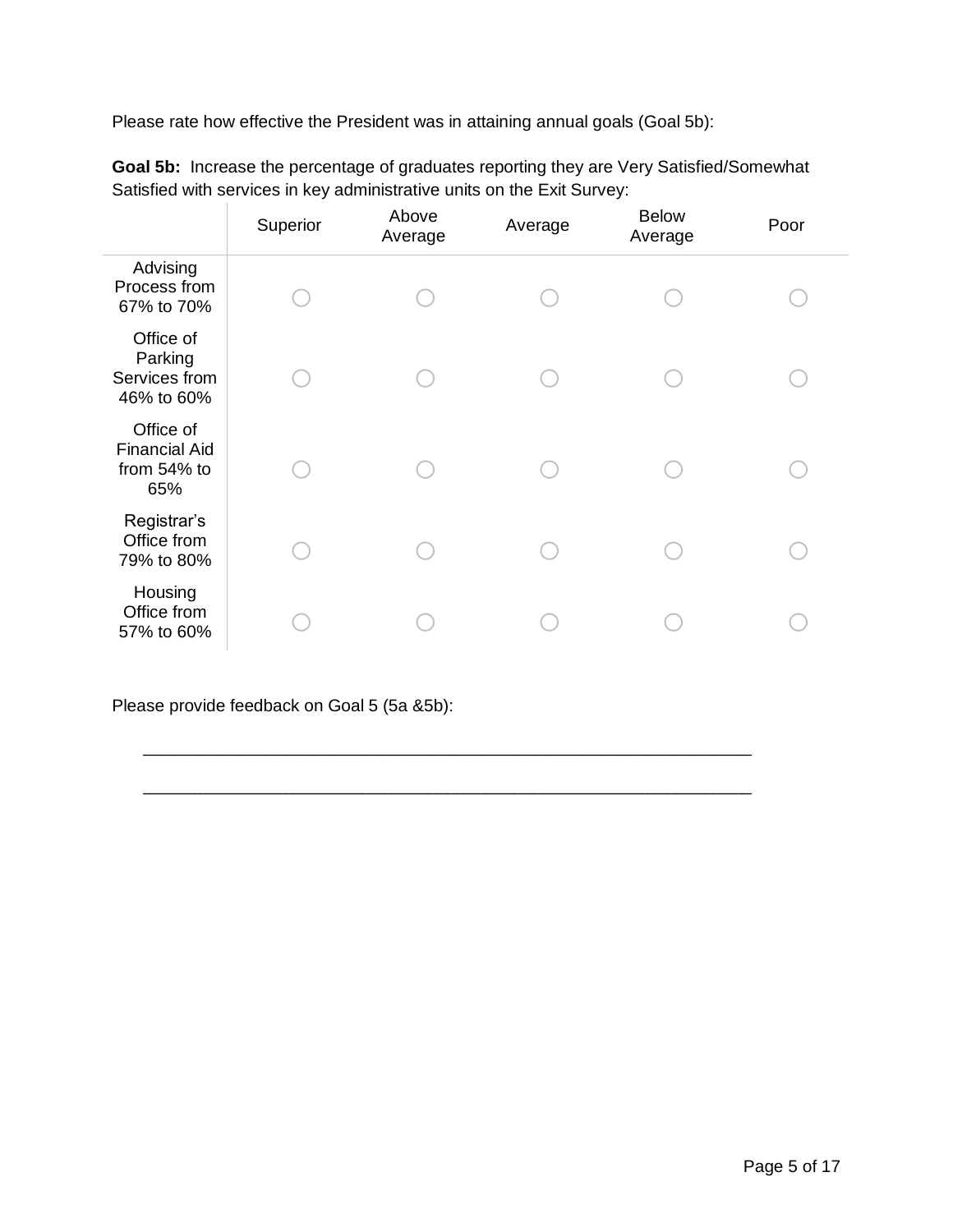### **Annual Priorities and Goals (Goals 6-9)**

|                                                                                                   | Superior | Above<br>Average | Average | <b>Below</b><br>Average | Poor |  |
|---------------------------------------------------------------------------------------------------|----------|------------------|---------|-------------------------|------|--|
| Goal 6:<br>Increase<br>enrollment of<br><b>FCS AA</b><br>transfer<br>students from<br>886 to 975. |          |                  |         |                         |      |  |

Please rate how effective the President was in attaining annual goals (Goal 6):

Please provide feedback on Goal 6:

Please rate how effective the President was in attaining annual goals (Goal 7):

\_\_\_\_\_\_\_\_\_\_\_\_\_\_\_\_\_\_\_\_\_\_\_\_\_\_\_\_\_\_\_\_\_\_\_\_\_\_\_\_\_\_\_\_\_\_\_\_\_\_\_\_\_\_\_\_\_\_\_\_\_\_\_\_

\_\_\_\_\_\_\_\_\_\_\_\_\_\_\_\_\_\_\_\_\_\_\_\_\_\_\_\_\_\_\_\_\_\_\_\_\_\_\_\_\_\_\_\_\_\_\_\_\_\_\_\_\_\_\_\_\_\_\_\_\_\_\_\_

|                                                            | Superior | Above<br>Average | Average | <b>Below</b><br>Average | Poor |
|------------------------------------------------------------|----------|------------------|---------|-------------------------|------|
| Goal 7:<br>Increase total<br>R&D<br>expenditures<br>by 1%. |          |                  |         |                         |      |

\_\_\_\_\_\_\_\_\_\_\_\_\_\_\_\_\_\_\_\_\_\_\_\_\_\_\_\_\_\_\_\_\_\_\_\_\_\_\_\_\_\_\_\_\_\_\_\_\_\_\_\_\_\_\_\_\_\_\_\_\_\_\_\_

\_\_\_\_\_\_\_\_\_\_\_\_\_\_\_\_\_\_\_\_\_\_\_\_\_\_\_\_\_\_\_\_\_\_\_\_\_\_\_\_\_\_\_\_\_\_\_\_\_\_\_\_\_\_\_\_\_\_\_\_\_\_\_\_

Please provide feedback on Goal 7: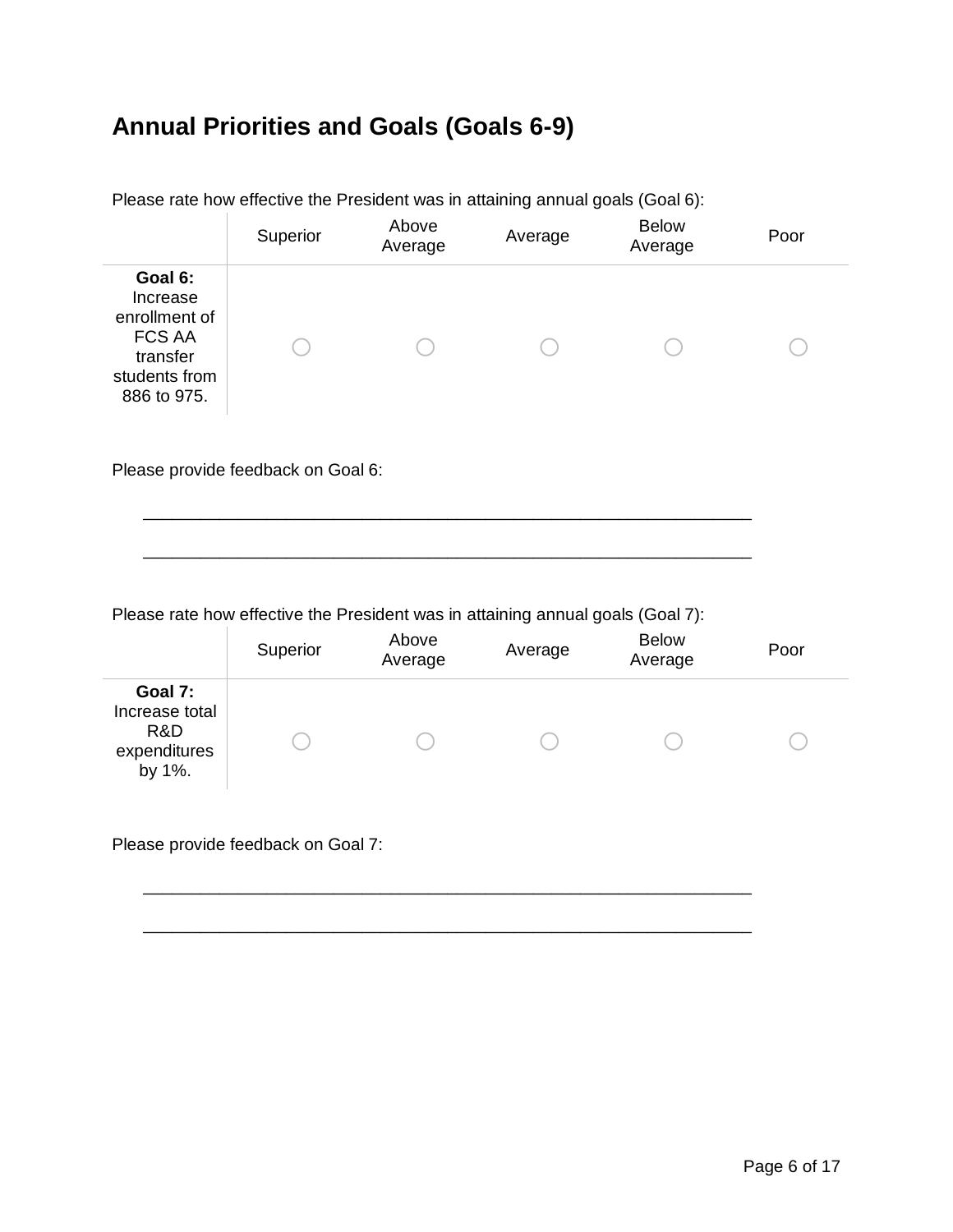Please rate how effective the President was in attaining annual goals (Goal 8):

|                                                                                                   | Superior | Above<br>Average | Average | <b>Below</b><br>Average | Poor |  |  |
|---------------------------------------------------------------------------------------------------|----------|------------------|---------|-------------------------|------|--|--|
| Goal 8:<br>Ensure<br>completion of<br>CASS and<br>residence hall<br>on time and<br>within budget. |          |                  |         |                         |      |  |  |
| Please provide feedback on Goal 8:                                                                |          |                  |         |                         |      |  |  |

\_\_\_\_\_\_\_\_\_\_\_\_\_\_\_\_\_\_\_\_\_\_\_\_\_\_\_\_\_\_\_\_\_\_\_\_\_\_\_\_\_\_\_\_\_\_\_\_\_\_\_\_\_\_\_\_\_\_\_\_\_\_\_\_

\_\_\_\_\_\_\_\_\_\_\_\_\_\_\_\_\_\_\_\_\_\_\_\_\_\_\_\_\_\_\_\_\_\_\_\_\_\_\_\_\_\_\_\_\_\_\_\_\_\_\_\_\_\_\_\_\_\_\_\_\_\_\_\_

Please rate how effective the President was in attaining annual goals (Goal 9):

|                                                                                                                                                          | Superior | Above<br>Average | Average | <b>Below</b><br>Average | Poor |
|----------------------------------------------------------------------------------------------------------------------------------------------------------|----------|------------------|---------|-------------------------|------|
| Goal 9:<br>Strengthen<br>the<br>University's<br>financial<br>health by<br>achieving or<br>exceeding a<br>minimum<br>debt<br>coverage<br>ratio $>= 1.0$ . |          |                  |         |                         |      |

\_\_\_\_\_\_\_\_\_\_\_\_\_\_\_\_\_\_\_\_\_\_\_\_\_\_\_\_\_\_\_\_\_\_\_\_\_\_\_\_\_\_\_\_\_\_\_\_\_\_\_\_\_\_\_\_\_\_\_\_\_\_\_\_

\_\_\_\_\_\_\_\_\_\_\_\_\_\_\_\_\_\_\_\_\_\_\_\_\_\_\_\_\_\_\_\_\_\_\_\_\_\_\_\_\_\_\_\_\_\_\_\_\_\_\_\_\_\_\_\_\_\_\_\_\_\_\_\_

Please provide feedback on Goal 9: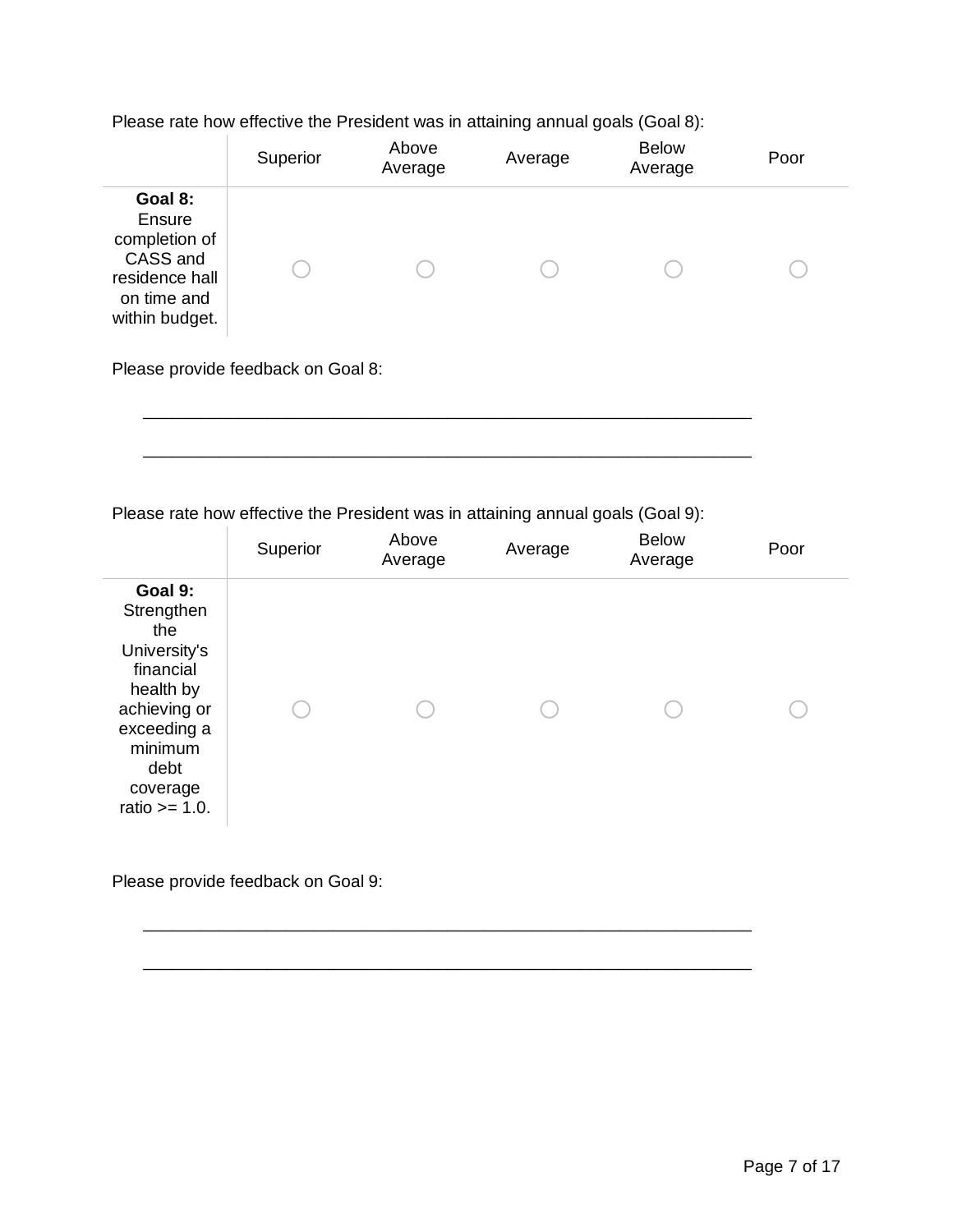# **Strategic and Academic Leadership**

Strategic and Academic Leadership contains no sub-factors.

|  |  | How effective is the President in Strategic and Academic Leadership: |  |  |
|--|--|----------------------------------------------------------------------|--|--|
|  |  |                                                                      |  |  |
|  |  |                                                                      |  |  |

|                                                                                                                                                        | Superior | Above<br>Average | Average | <b>Below</b><br>Average | Poor |
|--------------------------------------------------------------------------------------------------------------------------------------------------------|----------|------------------|---------|-------------------------|------|
| Uses data to<br>make timely,<br>informed<br>decisions that<br>drive a culture<br>of<br>improvement<br>in academic<br>and<br>administrative<br>areas    |          |                  |         |                         |      |
| Leads<br>stakeholders<br>in<br>implementing<br>strategic<br>initiatives<br>(short-term<br>and long-term)<br>that achieve a<br>competitive<br>advantage |          |                  |         |                         |      |
| Encourages<br>and enables<br>innovation in<br>academic<br>offerings                                                                                    |          |                  |         |                         |      |
| Understands<br>the<br>educational<br>needs of<br>FAMU's<br>population<br>and<br>advocates for<br>student<br>support                                    |          |                  |         |                         |      |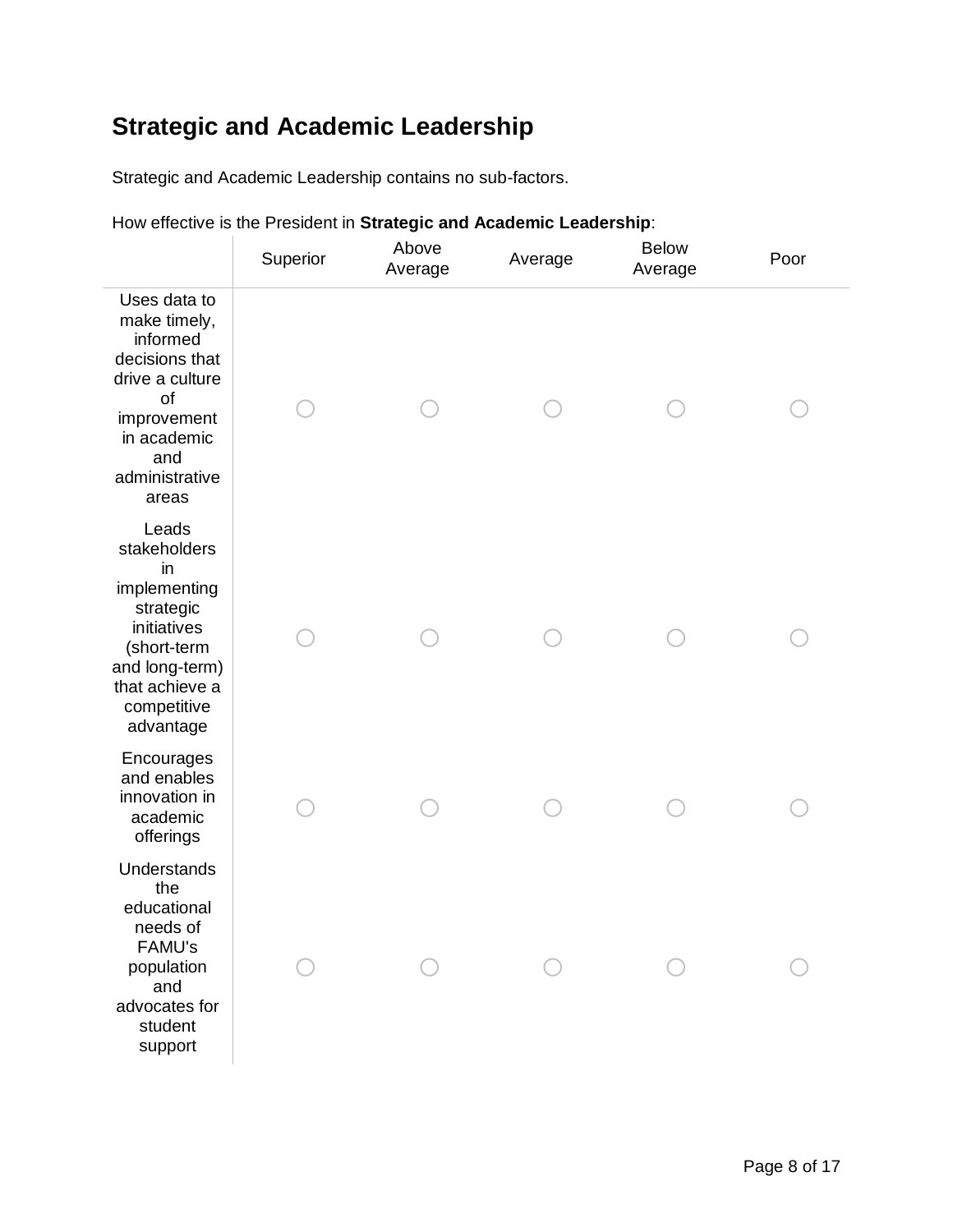| Appropriately<br>handles crisis<br>and ensures<br>that<br>contingency<br>plans are in<br>place to avert<br>or plan for<br>future crisis |  |  |  |
|-----------------------------------------------------------------------------------------------------------------------------------------|--|--|--|
| Understanding<br>and ability to<br>stand firm in<br>decisions or to<br>make quick<br>changes, as<br>appropriate                         |  |  |  |

Please provide feedback regarding the President's performance in **Strategic and Academic Leadership**.

\_\_\_\_\_\_\_\_\_\_\_\_\_\_\_\_\_\_\_\_\_\_\_\_\_\_\_\_\_\_\_\_\_\_\_\_\_\_\_\_\_\_\_\_\_\_\_\_\_\_\_\_\_\_\_\_\_\_\_\_\_\_\_\_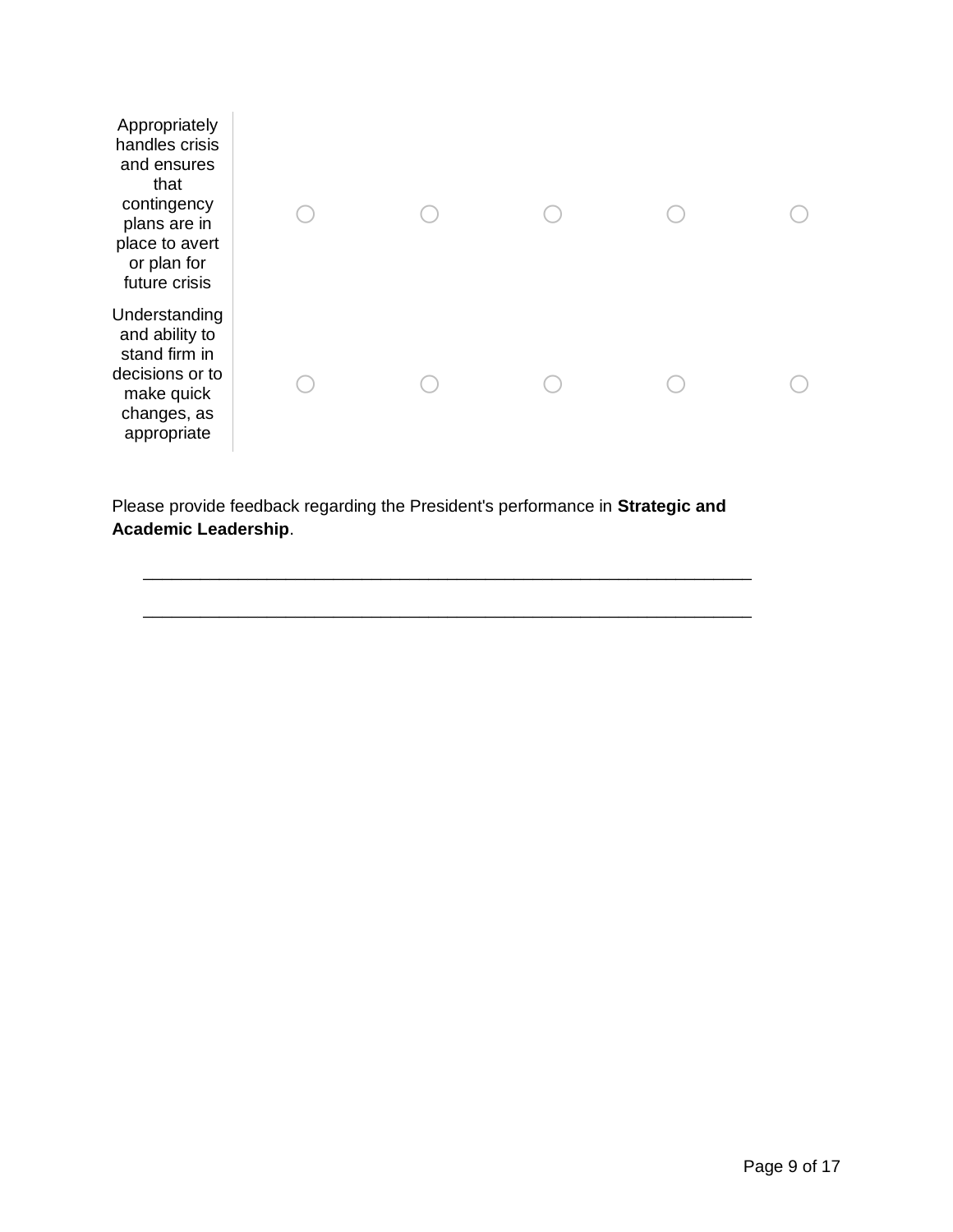# **Organizational Management**

Organizational Management contains no sub-factors

|  |  | How effective is the President in Organizational Management: |  |
|--|--|--------------------------------------------------------------|--|
|  |  |                                                              |  |
|  |  |                                                              |  |

|                                                                                                                                                                                    | Superior | Above<br>Average | Average | <b>Below</b><br>Average | Poor |
|------------------------------------------------------------------------------------------------------------------------------------------------------------------------------------|----------|------------------|---------|-------------------------|------|
| <b>Builds and</b><br>oversees a highly-<br>effective<br>leadership team<br>that takes<br>responsibility, sets<br>and achieves<br>goals that advance<br>the University's<br>mission |          |                  |         |                         |      |
| Maintains a culture<br>of compliance and<br>accountability by<br>holding others to<br>the highest<br>standard of<br>professional and<br>ethical<br>responsibility                  |          |                  |         |                         |      |
| Sets clear<br>priorities and holds<br>people<br>accountable to<br>outcomes,<br>timelines, and<br>checkpoints;<br>follows up to<br>ensure successful<br>completion of<br>objectives |          |                  |         |                         |      |

Please provide feedback regarding the President's performance in **Organizational Management**.

\_\_\_\_\_\_\_\_\_\_\_\_\_\_\_\_\_\_\_\_\_\_\_\_\_\_\_\_\_\_\_\_\_\_\_\_\_\_\_\_\_\_\_\_\_\_\_\_\_\_\_\_\_\_\_\_\_\_\_\_\_\_\_\_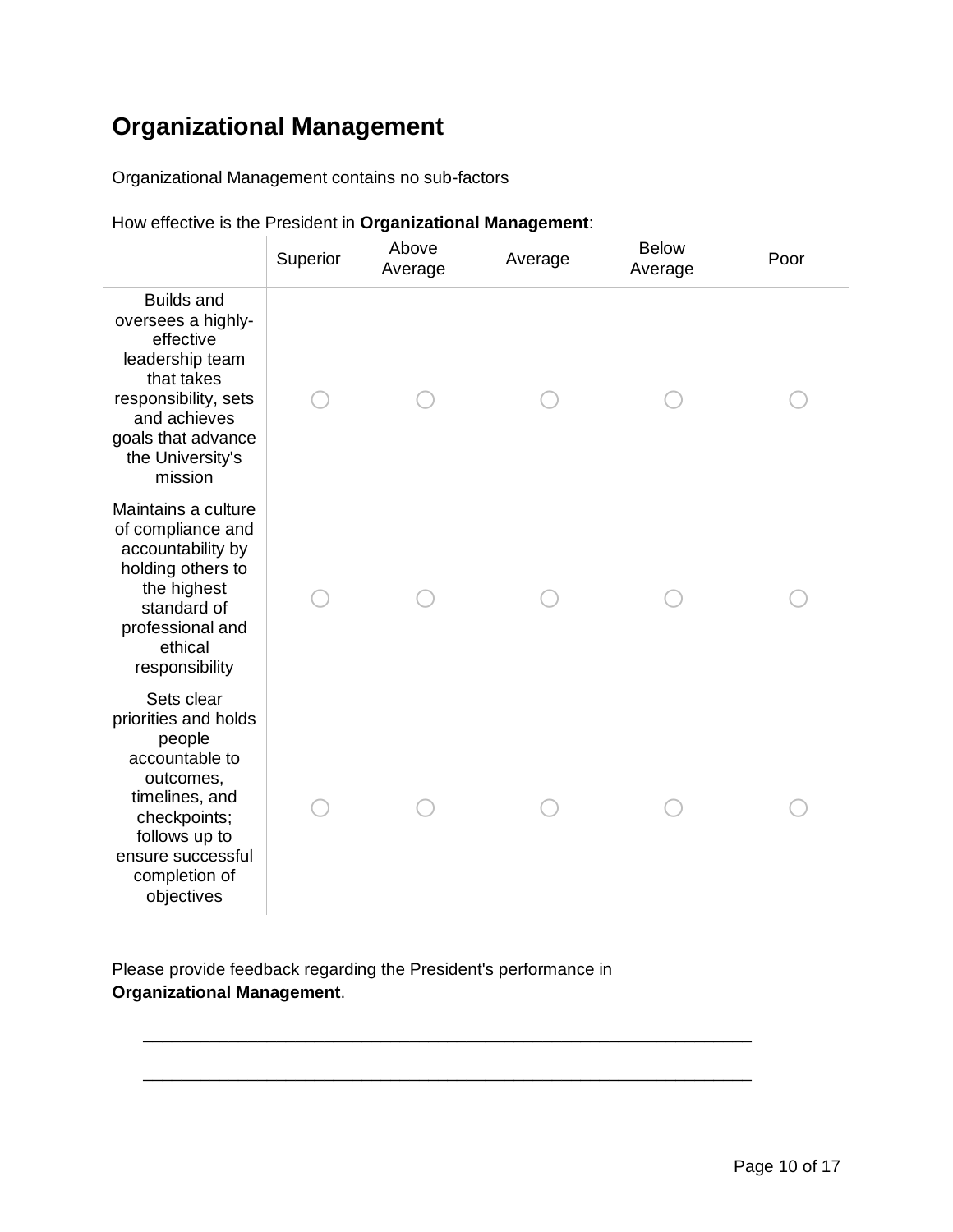# **Financial Management**

Financial Management contains two sub-factors: Fiscal Responsibility and Fundraising.

|                                                                                                                                                                                                                                                                                                        | Superior | Above<br>Average | Average | <b>Below</b><br>Average | Poor |
|--------------------------------------------------------------------------------------------------------------------------------------------------------------------------------------------------------------------------------------------------------------------------------------------------------|----------|------------------|---------|-------------------------|------|
| Takes a long-<br>term, data-<br>driven<br>approach to<br>financial<br>management<br>that ensures<br>the long-term<br>viability of the<br>university                                                                                                                                                    |          |                  |         |                         |      |
| <b>Drives</b><br>efficiencies<br>and<br>evidences<br>sound<br>management<br>practices to<br>carefully and<br>effectively<br>control and<br>provide<br>oversight of<br>expenditures<br>(includes:<br>development<br>of a budget<br>model, create<br>operating<br>balances,<br>clear audits,<br>$etc.$ ) |          |                  |         |                         |      |

How effective is the President in **Fiscal Administration**: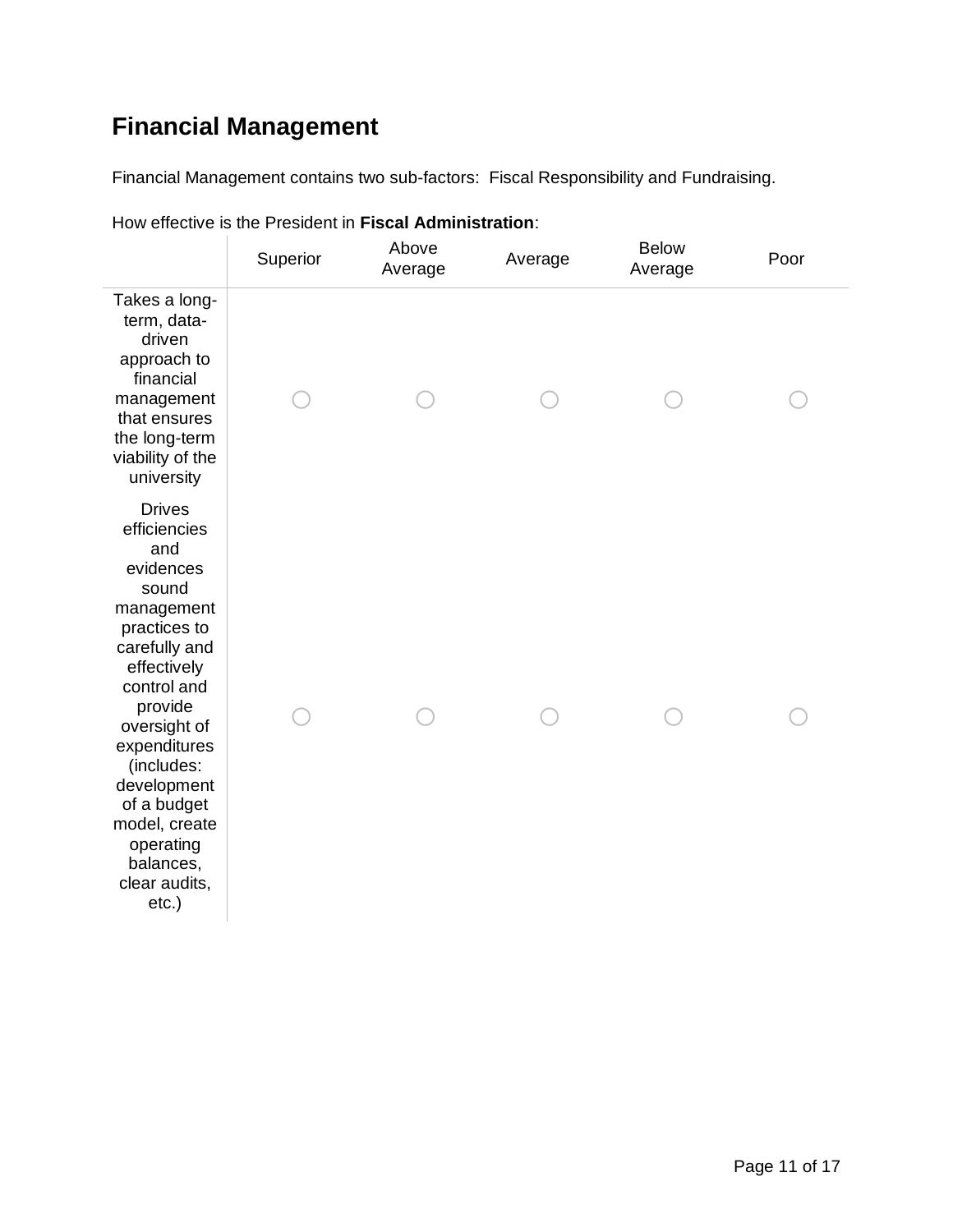|                                                                                                                                                                         | Superior | Above<br>Average | Average | <b>Below</b><br>Average | Poor |
|-------------------------------------------------------------------------------------------------------------------------------------------------------------------------|----------|------------------|---------|-------------------------|------|
| Develops an<br>infrastructure<br>of personnel<br>and<br>resources to<br>support a<br>strategic<br>fundraising<br>framework                                              |          |                  |         |                         |      |
| <b>Builds strong</b><br>relationships<br>with donors<br>and actively<br>seeks an<br>increased<br>level of<br>contributions<br>required to<br>support the<br>institution |          |                  |         |                         |      |
| <b>Facilitates</b><br>developing<br>relationships<br>that bring<br>grants to the<br>university<br>from<br>governmental<br>and private-<br>sector entities               |          |                  |         |                         |      |

How effective is the President in **Fundraising**:

Please provide feedback regarding the President's performance in **Financial Management**.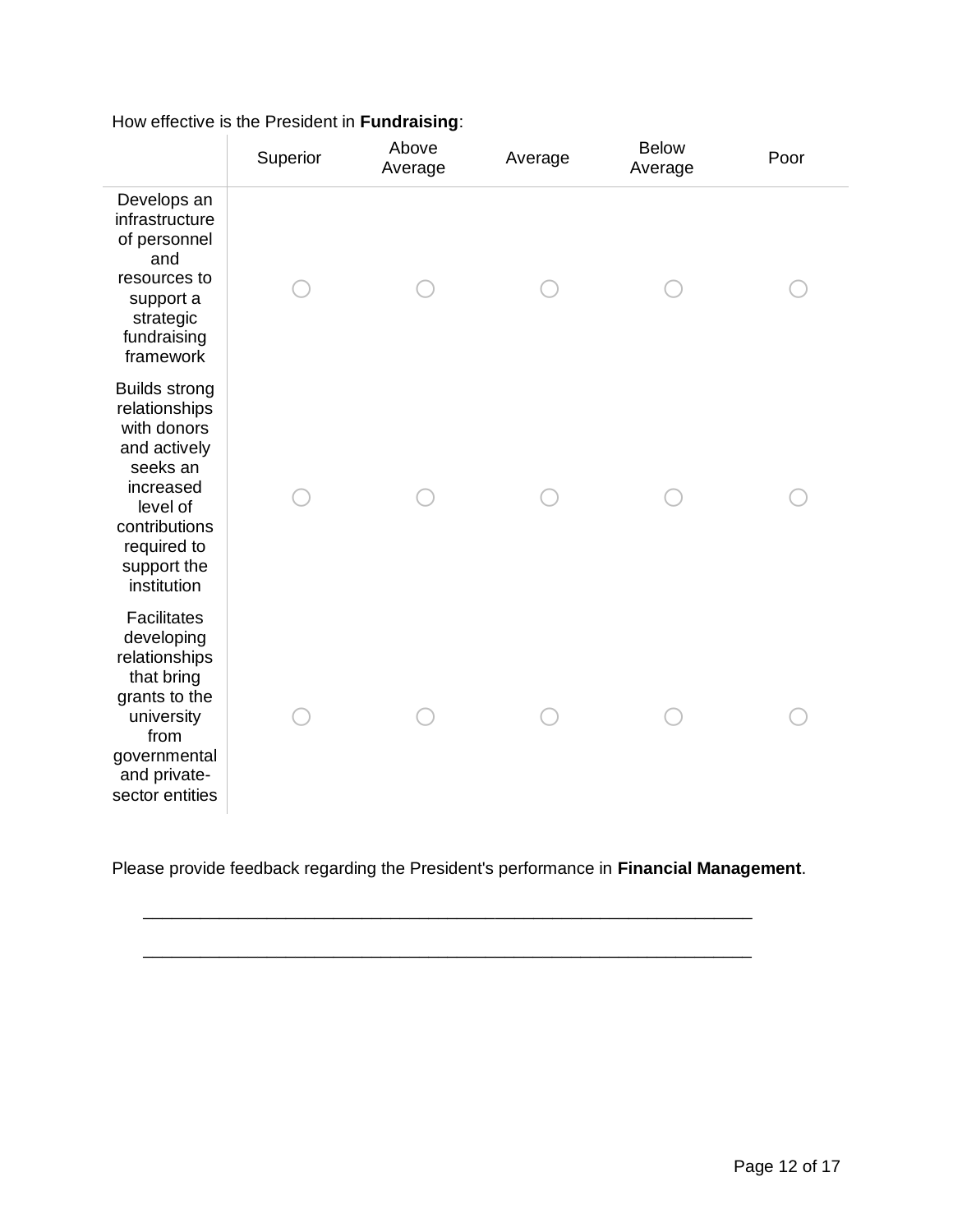# **Communication**

Communication contains no sub-factors.

|                                                                                                                                                                                                                      | Superior | Above<br>Average | Average | <b>Below</b><br>Average | Poor |
|----------------------------------------------------------------------------------------------------------------------------------------------------------------------------------------------------------------------|----------|------------------|---------|-------------------------|------|
| Is a sincere<br>and earnest<br>communicator<br>who wins<br>hearts and<br>minds of<br>audiences<br>through<br>painting a<br>compelling<br>future vision<br>for the<br>university                                      |          |                  |         |                         |      |
| Effectively<br>communicates<br>how external<br>forces drive<br>internal<br>changes                                                                                                                                   |          |                  |         |                         |      |
| Encourages<br>communication<br>from multiple<br>stakeholders<br>that creates an<br>inclusive and<br>collaborative<br>culture,<br>including<br>faculty, staff,<br>students,<br>alumni and<br>external<br>stakeholders |          |                  |         |                         |      |

How effective is the President in **Communication**:

Please provide feedback regarding the President's performance in **Communication**.

\_\_\_\_\_\_\_\_\_\_\_\_\_\_\_\_\_\_\_\_\_\_\_\_\_\_\_\_\_\_\_\_\_\_\_\_\_\_\_\_\_\_\_\_\_\_\_\_\_\_\_\_\_\_\_\_\_\_\_\_\_\_\_\_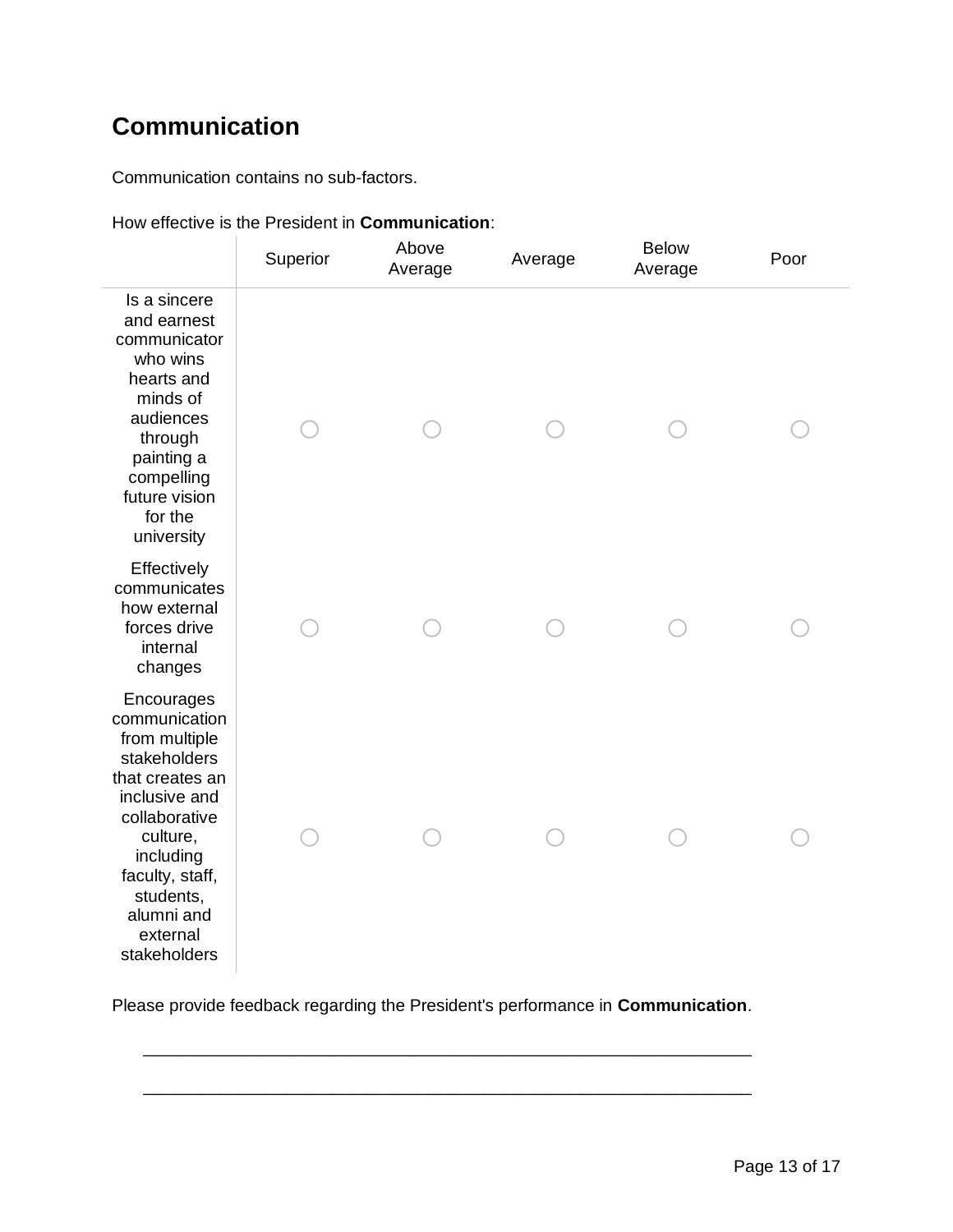## **Relations**

Relations contains two sub-factors: Internal and External Relations and Board and Governance Relations

How effective is the President in **Internal and External Relations**:

|                                                                                                                                                                                                                                    | Superior | Above<br>Average | Average | <b>Below</b><br>Average | Poor |
|------------------------------------------------------------------------------------------------------------------------------------------------------------------------------------------------------------------------------------|----------|------------------|---------|-------------------------|------|
| Actively works to<br>build and protect<br>the positive<br>aspects of the<br>culture and<br>ensures<br>consistency across<br>the institution                                                                                        |          |                  |         |                         |      |
| Crafts a shared<br>vision that reflects<br>the views of all key<br>stakeholders<br>(including faculty,<br>staff, students,<br>alumni and<br>external<br>stakeholders) and<br>articulates a clear<br>strategy that<br>guides action |          |                  |         |                         |      |
| Creates a common<br>standard with<br>faculty and staff to<br>raise academic<br>standing                                                                                                                                            |          |                  |         |                         |      |
| Partners with<br>external<br>organizations to<br>build relationships<br>that deliver on<br>revitalization<br>efforts and<br>continue and/or<br>increase research<br>and community<br>engagement<br>opportunities                   |          |                  |         |                         |      |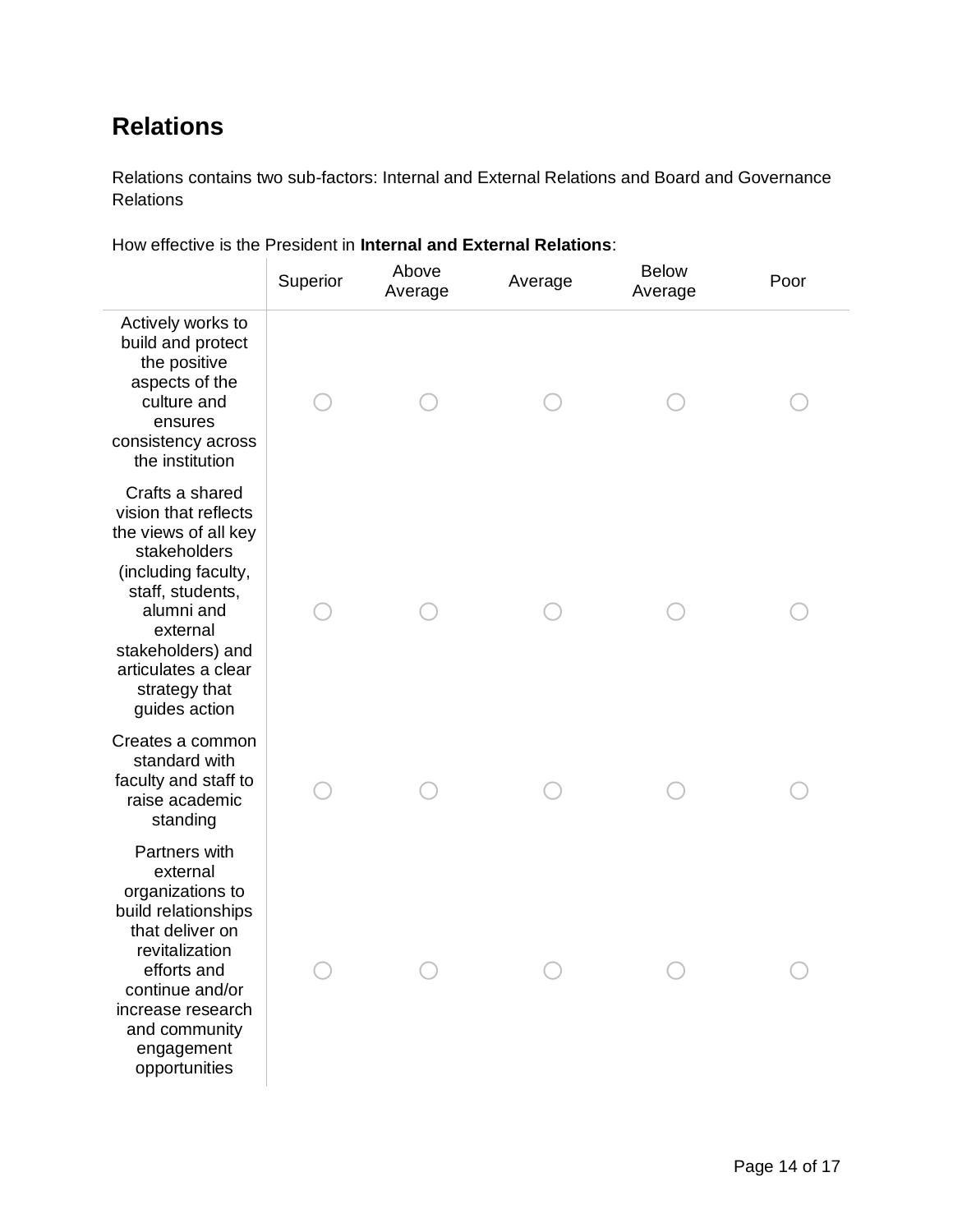| <b>Builds strong</b><br>relationships with<br>stakeholders<br>(including faculty,<br>staff, students,<br>alumni and<br>external<br>stakeholders) that |  |  |  |
|-------------------------------------------------------------------------------------------------------------------------------------------------------|--|--|--|
| demonstrate trust                                                                                                                                     |  |  |  |

#### How effective is the President in **Board and Governance Relations**:

|                                                                                                                                                                                                                                                                      | Superior | Above<br>Average | Average | <b>Below</b><br>Average | Poor |
|----------------------------------------------------------------------------------------------------------------------------------------------------------------------------------------------------------------------------------------------------------------------|----------|------------------|---------|-------------------------|------|
| Partners and<br>communicates<br>effectively<br>with governing<br>bodies (Board<br>of Trustees,<br>Board of<br>Governors,<br>DSOs,<br>SACSCOC,<br>NCAA, etc.)<br>and elected<br>officials (local,<br>state and<br>national) to<br>identify<br>strategic<br>priorities |          |                  |         |                         |      |
| Participates in<br>academic<br>governance<br>and<br>collaborative<br>decision<br>making                                                                                                                                                                              |          |                  |         |                         |      |

Please provide feedback regarding the President's performance in **Relations (Internal and External; Board and Governance)**.

\_\_\_\_\_\_\_\_\_\_\_\_\_\_\_\_\_\_\_\_\_\_\_\_\_\_\_\_\_\_\_\_\_\_\_\_\_\_\_\_\_\_\_\_\_\_\_\_\_\_\_\_\_\_\_\_\_\_\_\_\_\_\_\_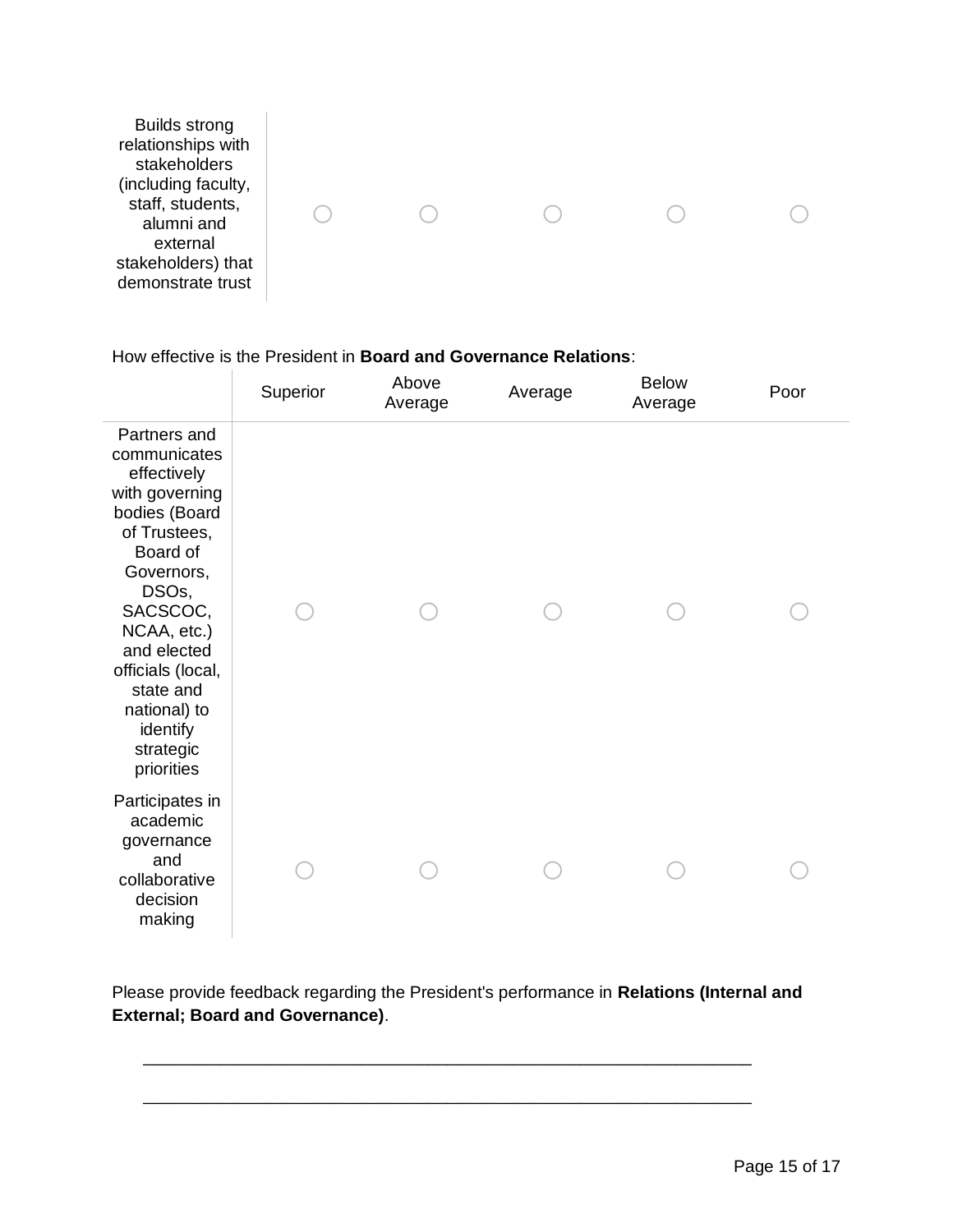### **Personal Values**

Personal Values contains no sub-factors

#### How effective is the President in **Personal Values**:

|                                                                                                           | Superior | Above<br>Average | Average | <b>Below</b><br>Average | Poor |
|-----------------------------------------------------------------------------------------------------------|----------|------------------|---------|-------------------------|------|
| <b>Exhibits</b><br>honest and<br>integrity                                                                |          |                  |         |                         |      |
| Inspires trust<br>and<br>confidence                                                                       |          |                  |         |                         |      |
| Respects<br>others and<br>diverse points<br>of view                                                       |          |                  |         |                         |      |
| Is an active<br>and engaged<br>listener to<br>discern where<br>additional<br>communication<br>is required |          |                  |         |                         |      |

Please provide feedback regarding the President's performance in **Personal Values**

\_\_\_\_\_\_\_\_\_\_\_\_\_\_\_\_\_\_\_\_\_\_\_\_\_\_\_\_\_\_\_\_\_\_\_\_\_\_\_\_\_\_\_\_\_\_\_\_\_\_\_\_\_\_\_\_\_\_\_\_\_\_\_\_